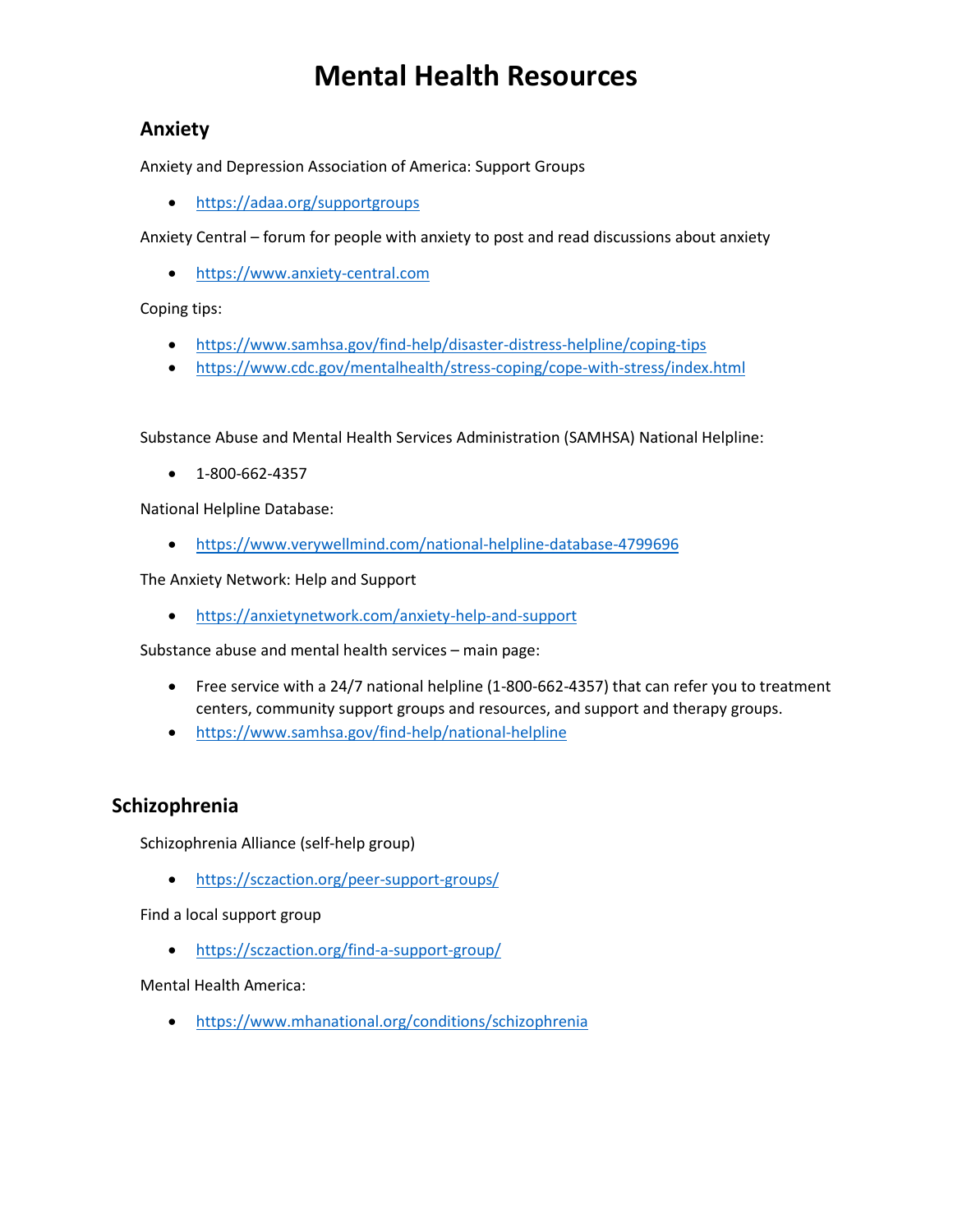# **Mental Health Resources**

#### **Depression**

National Suicide Prevention Hotline:

- 24/7 free support line for those in crises
- 1-800-273-8255

Crisis Text Line:

• text "home" to 741741

Anxiety and Depression Association of America (ADAA):

• <https://adaa.org/>

Healthy Minds TV series:

• <https://www.bbrfoundation.org/healthy-minds-tv>

NAMI Helpline:

• 1-800-950-NAMI (6264) or [info@nami.org](mailto:info@nami.org)

National Sexual Assault Hotline:

• 800-656-HOPE (4673)

National Domestic Violence Hotline:

• 800-799-SAFE (7233)

#### **Bi-Polar**

National Alliance of Mental Health – NAMI:

• <http://www.nami.org/>

Psycom:

• <https://www.psycom.net/>

Choices in Recovery:

• <http://www.choicesinrecovery.com/>